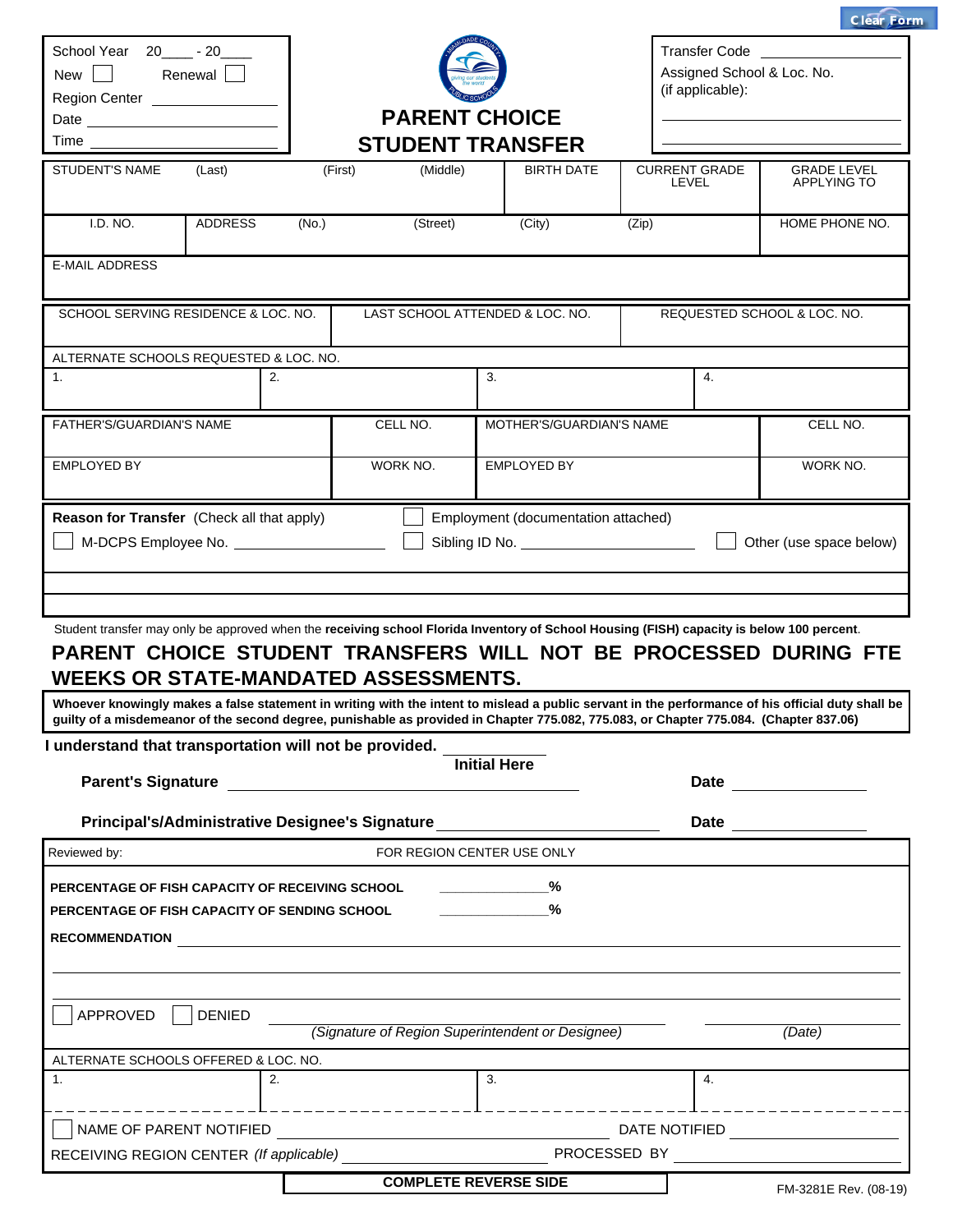Please read carefully and sign to indicate your understanding and agreement.

- A. I understand that all requests for transfers require appropriate documentation.
- B. If my child receives a transfer, I understand that:
	- 1. This assignment is for the current school year and I will be responsible for providing transportation to the new school assignment.
	- 2. A parent choice student transfer may be denied or revoked at any time due to poor attendance, tardiness, disruptive behavior, or overcrowding.
	- 3. If a student does not enroll in the new school (to which the transfer has been granted) within ten (10) school days of the date of the District's approval of that transfer, that student's transfer will be revoked. Those transfers which were approved during the summer transfer period must be used during the first ten (10) days of the school year or they will be revoked.

Parent's Signature Date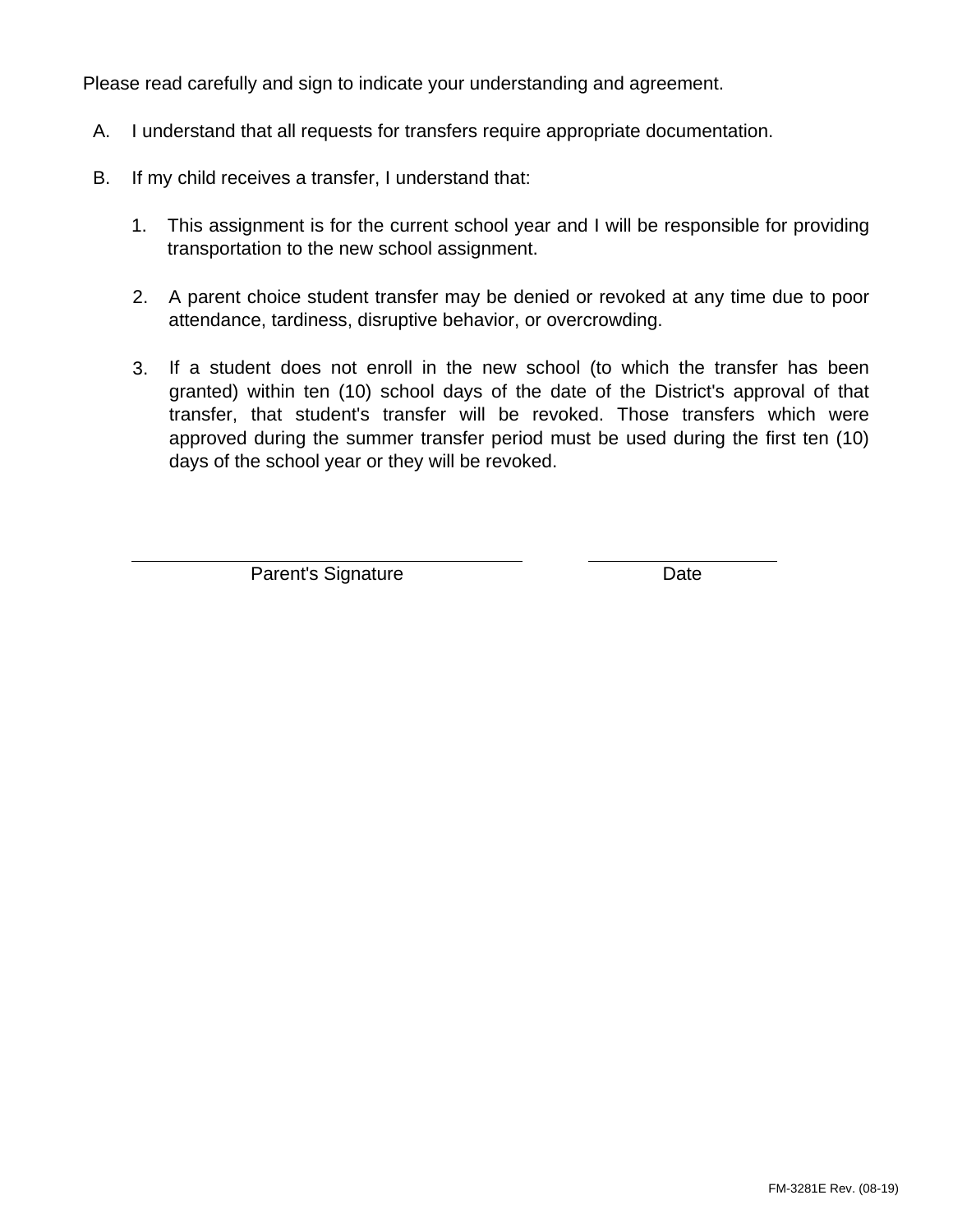| Curso escolar 20 _____ - 20___<br>Nuevo Renovación<br>Centro Regional ________________<br>Hora: The Contract of the Contract of the Contract of the Contract of the Contract of the Contract of the Contract of the Contract of the Contract of the Contract of the Contract of the Contract of the Contract of the Cont                                                                                                                                                                                                                                                                                                                                                                                           |       | <b>TRASLADOS DE SELECCIÓN</b><br><b>POR PADRES DE FAMILIA</b>                     |                                                                |                 | Código de Traslado _____________<br>Escuela asignada y No. de localización<br>(si corresponde:) |                                  |  |  |
|--------------------------------------------------------------------------------------------------------------------------------------------------------------------------------------------------------------------------------------------------------------------------------------------------------------------------------------------------------------------------------------------------------------------------------------------------------------------------------------------------------------------------------------------------------------------------------------------------------------------------------------------------------------------------------------------------------------------|-------|-----------------------------------------------------------------------------------|----------------------------------------------------------------|-----------------|-------------------------------------------------------------------------------------------------|----------------------------------|--|--|
| NOMBRE DEL(DE LA) ESTUDIANTE (Apellido)                                                                                                                                                                                                                                                                                                                                                                                                                                                                                                                                                                                                                                                                            |       | (Primer nombre)                                                                   | (Segundo nombre) Fecha de nacimiento Nivel de grado            |                 | actual                                                                                          | Nivel de grado que<br>solicita   |  |  |
| <b>DIRECCIÓN</b><br>No. de Identificación                                                                                                                                                                                                                                                                                                                                                                                                                                                                                                                                                                                                                                                                          | (No.) | (Calle)                                                                           | (Ciudad)                                                       | (Código Postal) |                                                                                                 | TELÉFONO DEL HOGAR               |  |  |
| DIRECCIÓN CORREO ELECTRÓNICO                                                                                                                                                                                                                                                                                                                                                                                                                                                                                                                                                                                                                                                                                       |       |                                                                                   |                                                                |                 |                                                                                                 |                                  |  |  |
| ESCUELA QUE PRESTA SERVICIO Y<br>NO. DE LOC.                                                                                                                                                                                                                                                                                                                                                                                                                                                                                                                                                                                                                                                                       |       |                                                                                   | ÚLTIMA ESCUELA A LA QUE ASISTIÓ Y<br>NO. DEL CENTRO DE TRABAJO |                 |                                                                                                 | ESCUELA SOLICITADA Y NO. DE LOC. |  |  |
| ESCUELAS ALTERNAS QUE SE SOLICITAN Y NO. DEL CENTRO DE TRABAJO                                                                                                                                                                                                                                                                                                                                                                                                                                                                                                                                                                                                                                                     |       |                                                                                   |                                                                |                 |                                                                                                 |                                  |  |  |
| 1.                                                                                                                                                                                                                                                                                                                                                                                                                                                                                                                                                                                                                                                                                                                 | 2.    |                                                                                   | 3.                                                             |                 | 4.                                                                                              |                                  |  |  |
| NOMBRE DEL PADRE/DEL TUTOR                                                                                                                                                                                                                                                                                                                                                                                                                                                                                                                                                                                                                                                                                         |       | NO. DEL TELÉFONO CELULAR NOMBRE DE LA MADRE/DE LA TUTORA NO. DEL TELÉFONO CELULAR |                                                                |                 |                                                                                                 |                                  |  |  |
| <b>EMPLEADO POR</b>                                                                                                                                                                                                                                                                                                                                                                                                                                                                                                                                                                                                                                                                                                |       | NO. DEL TELÉFONO DEL<br><b>EMPLEO</b>                                             | <b>EMPLEADA POR</b>                                            |                 | NO. DEL TELÉFONO DEL<br><b>EMPLEO</b>                                                           |                                  |  |  |
|                                                                                                                                                                                                                                                                                                                                                                                                                                                                                                                                                                                                                                                                                                                    |       |                                                                                   |                                                                |                 | Otro (Utilice el espacio a continuación)                                                        |                                  |  |  |
| El traslado del estudiante solamente puede ser aprobado cuando la capacidad permitida por el Inventario de Instalaciones Escolares de<br>la Florida (FISH, por sus siglas en inglés) se encuentre por debajo de 100 por ciento.<br>TRANSFERENCIAS A PETICIÓN DE LOS PADRES NO SERÁN PROCESADAS DURANTE LAS<br>SEMANAS DE FTE O DURANTE EL PERÍODO DE EVALUACIONES MANDADAS POR EL<br><b>ESTADO.</b><br>Cualquiera que a sabiendas haga una declaración falsa por escrito con la intención de engañar a un funcionario público en el<br>desempeño de sus deberes oficiales será culpable de un delito menor de segundo grado, punible según FS 775.082 o FS<br>775.083, FS 775.084 (Estatuto de la Florida 837.06). |       |                                                                                   |                                                                |                 |                                                                                                 |                                  |  |  |
| Es de mi conocimiento que no se prestará servicios de Transporte.                                                                                                                                                                                                                                                                                                                                                                                                                                                                                                                                                                                                                                                  |       |                                                                                   |                                                                |                 |                                                                                                 |                                  |  |  |
|                                                                                                                                                                                                                                                                                                                                                                                                                                                                                                                                                                                                                                                                                                                    |       |                                                                                   | <b>Inicial aquí</b>                                            |                 | Fecha                                                                                           |                                  |  |  |
| Firma del Director(a)/Delegado(a) Administrativo(a)                                                                                                                                                                                                                                                                                                                                                                                                                                                                                                                                                                                                                                                                |       |                                                                                   |                                                                |                 | Fecha                                                                                           |                                  |  |  |
| Repasado por:<br>PORCENTAJE DE CAPACIDAD PERMITIDA (FISH) DE LA ESCUELA QUE RECIBE _____________<br>PORCENTAJE DE CAPACIDAD PERMITIDA (FISH) DE LA ESCUELA QUE ENVÍA<br><b>RECOMENDACIÓN</b>                                                                                                                                                                                                                                                                                                                                                                                                                                                                                                                       |       | PARA EL USO DEL CENTRO REGIONAL SOLAMENTE                                         |                                                                | $\frac{6}{9}$   |                                                                                                 |                                  |  |  |
| APROBADO<br><b>DENEGADO</b>                                                                                                                                                                                                                                                                                                                                                                                                                                                                                                                                                                                                                                                                                        |       | (Firma del(de la) Superintendente del Centro Regional o de la persona designada)  |                                                                |                 |                                                                                                 | (Fecha)                          |  |  |
| ESCUELAS ALTERNAS QUE SE OFRECEN Y NO. DEL CENTRO DE TRABAJO                                                                                                                                                                                                                                                                                                                                                                                                                                                                                                                                                                                                                                                       |       |                                                                                   |                                                                |                 |                                                                                                 |                                  |  |  |
| 1.                                                                                                                                                                                                                                                                                                                                                                                                                                                                                                                                                                                                                                                                                                                 | 2.    |                                                                                   | 3.                                                             |                 | 4.                                                                                              |                                  |  |  |
| NOMBRE DEL PADRE DE FAMILIA QUE HA SIDO NOTIFICADO(A)                                                                                                                                                                                                                                                                                                                                                                                                                                                                                                                                                                                                                                                              |       |                                                                                   |                                                                |                 |                                                                                                 |                                  |  |  |

**FM-3281S Rev. (08-19) POR FAVOR, RELLENE EL CUESTIONARIO AL DORSO**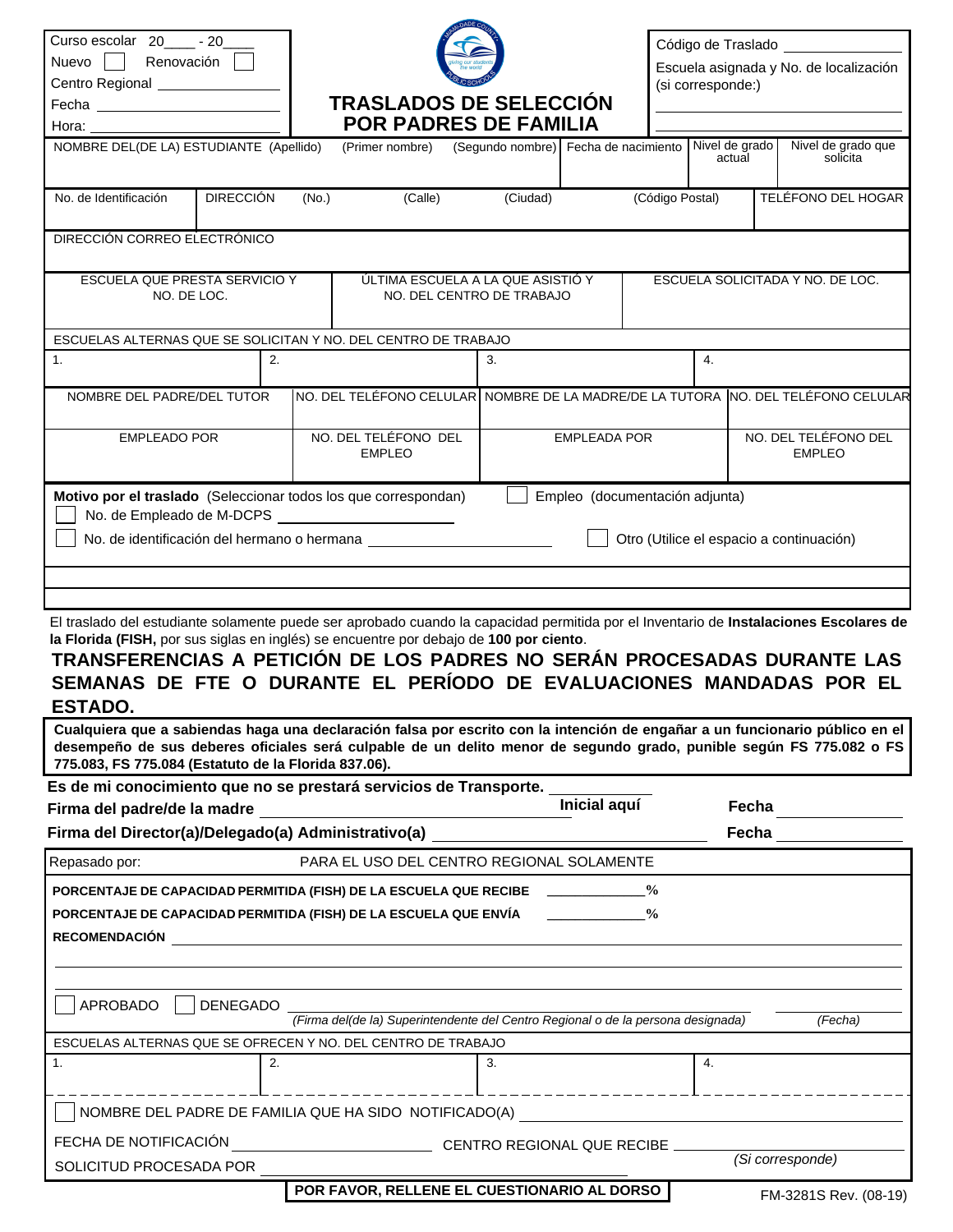Por favor lea cuidadosamente y firme para indicar que usted ha comprendido lo que ha leído y que lo acepta.

- A. Comprendo que todas las solicitudes de traslado requieren documentación válida.
- B. Si a mi hijo(a) se le concede el traslado, comprendo que:
	- 1. Esta asignación es válida para el presente curso escolar y que tendré la responsabilidad de proporcionar el transporte a la nueva escuela al que sea asignado(a).
	- 2. Los traslados de selección por los padres de familia pueden ser negados o revocados en cualquier momento debido a demasiadas ausencias, llegadas tardes, mal comportamiento o superpoblación estudiantil.
	- 3. Se revocará el traslado del estudiante, si no se matricularse en la escuela (a la cual se ha otorgado el traslado) en diez (10) días escolares a partir de la fecha en que el Distrito aprobó el traslado. Los estudiantes que obtuvieron la aprobación del traslado durante el período de verano tienen los primeros diez (10) días del curso escolar para matricularse o los traslados se revocarán.

Firma del padre/de la madre entre entre a Fecha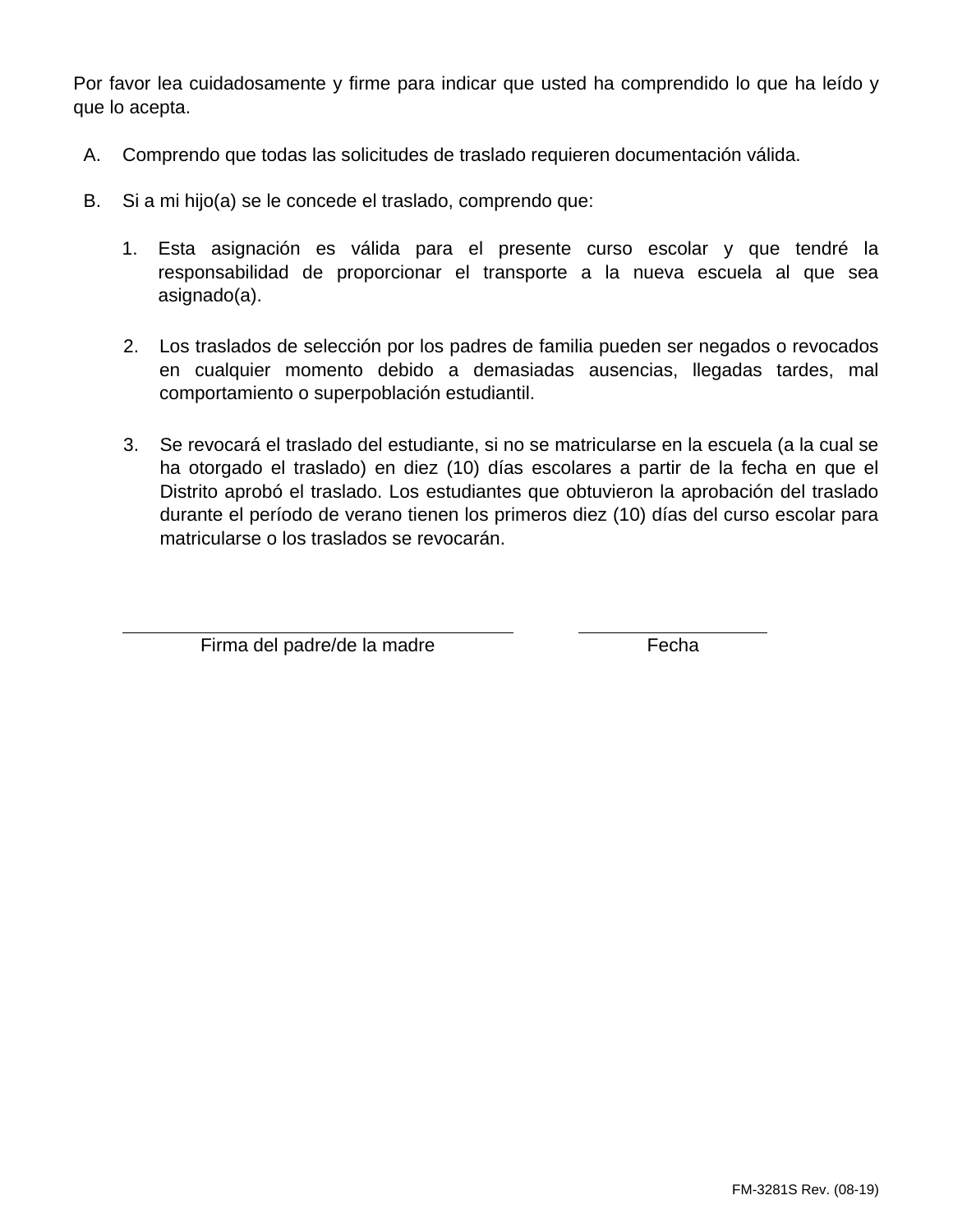| Ane Lekòl 20______ - 20_____<br>Nouvo Renouvle<br>Sant Rejyon ____________________<br><u>Lè _________________________</u> |                                                                     |    |                                            |           | <b>CHWA PARAN AN POU</b><br><b>TRANSFERE ELÈV LA</b> |  | (si sa aplikab): |                                  | Kòd Transfè<br>Lekòl yo plase I e No. Lokasyon  |
|---------------------------------------------------------------------------------------------------------------------------|---------------------------------------------------------------------|----|--------------------------------------------|-----------|------------------------------------------------------|--|------------------|----------------------------------|-------------------------------------------------|
| NON ELÈV LA                                                                                                               | (Non)                                                               |    | (Prenon)                                   | (Lòt Non) | DAT NESANS                                           |  |                  | LI A                             | ANE ESKOLÈ KOUNYE A ANE ESKOLÈ LI AP APLIKE POU |
| <b>NO. I.D.</b>                                                                                                           | ADRÈS (No.)                                                         |    | (Ri)                                       | (Vil)     | (Kòd Postal)                                         |  |                  |                                  | NO. TELEFÒN LAKAY                               |
| ADRÈS LÈT ELEKTWONIK                                                                                                      |                                                                     |    |                                            |           |                                                      |  |                  |                                  |                                                 |
| LEKOL KI SÈVI REZIDANS LA &<br>NO. LOKASYON AN                                                                            |                                                                     |    | DÈNYE LEKÒL ELÈV LA TE ALE<br>NO. LOKASYON |           |                                                      |  |                  | LEKÒL OU MANDE E NO. LOKASYON AN |                                                 |
|                                                                                                                           | CHWA LEKÒL ALTÈNATIF OU MANDE AK NIMEWO LOKASYON AN                 |    |                                            |           |                                                      |  |                  |                                  |                                                 |
| 1.                                                                                                                        |                                                                     | 2. |                                            | 3.        |                                                      |  | 4.               |                                  |                                                 |
| <b>NON PAPA/GADYEN</b>                                                                                                    |                                                                     |    | NO. SELILÈ                                 |           | NON MANMAN/GADYEN                                    |  |                  |                                  | NO. SELILÈ                                      |
| KOTE LI ANPLWAYE                                                                                                          |                                                                     |    | NO. TRAVAY                                 |           | KOTE LI ANPLWAYE                                     |  |                  |                                  | NO. TRAVAY                                      |
|                                                                                                                           | Rezon pou Transfè a (Tcheke tout sa ki aplike)<br>Anplwaye M-DCPS # |    |                                            |           | Travay la (Mwen Atache dokimantasyon)<br>#ID Frè/Sè  |  |                  |                                  | Lòt (Itilizè espas anba a)                      |
|                                                                                                                           |                                                                     |    |                                            |           |                                                      |  |                  |                                  |                                                 |
|                                                                                                                           |                                                                     |    |                                            |           |                                                      |  |                  |                                  |                                                 |

Yo ka apwouve yon transfè elèv sèlman lè kapasite lekòl k ap resevwa l la "Florida Inventory of School Housing (FISH)" (Envantè Lokal Lekòl nan Florid) anba **100 pousan**.

## **YO PAP FÈ PWOSESIS TRANSFÈ ELÈV CHWA PARAN PANDAN SEMÈN FTE OUBYEN EVALYASYON OBLIGATWA ETA A.**

**Nenpòt moun ki bay manti ak konviksyon alekri ak entansyon pou mal enfòme yon sèvitè Leta pou pèfòme travay ofisyèl moun sa a ap koupab nan chaj ki rele "Misdemeanor" dezyèm degre, y ap pini li jan sa di nan Chapit 775.082, 775.083, oubyen Chapit 775.084. (Chapit 837.06)**

| Mwen konprann yo pap bay transpòtasyon.            |                                              |     |                       |
|----------------------------------------------------|----------------------------------------------|-----|-----------------------|
| Siyati Paran                                       | inisyal isit la                              | Dat |                       |
| Siyati Direktè/Deziye Administratif                |                                              | Dat |                       |
| Moun ki Revize Fòm nan:                            | POU SÈVIS SANT REJYON AN SÈLMAN              |     |                       |
| POUSANTAJ KAPASITE "FISH" LEKÒL K AP RESEVWA L LA  | %                                            |     |                       |
| POUSANTAJ KAPASITE "FISH" LEKÒL K AP VOYE L LA     | $\%$                                         |     |                       |
| <b>REKÒMANDASYON</b>                               |                                              |     |                       |
|                                                    |                                              |     |                       |
|                                                    |                                              |     |                       |
| APWOUVE<br><b>REJTE</b>                            |                                              |     |                       |
|                                                    | (Siyati Sipèentandan Rejyon/Moun yo Deziyen) |     | (Dat)                 |
| CHWA LEKÒL ALTÈNATIF YO OFRI AK NIMEWO LOKASYON AN |                                              |     |                       |
| $\mathbf{1}$ .<br>2.                               | 3.                                           | 4.  |                       |
| NON PARAN YO AVIZE A DAT                           | REJYON K AP RESEVWA L LA                     |     |                       |
| MOUN KI TE PWOSÈS FÒM NAN                          |                                              |     | (Si sa aplikab)       |
|                                                    | RANPLI LÒT BÒ A                              |     | FM-3281H Rev. (08-19) |